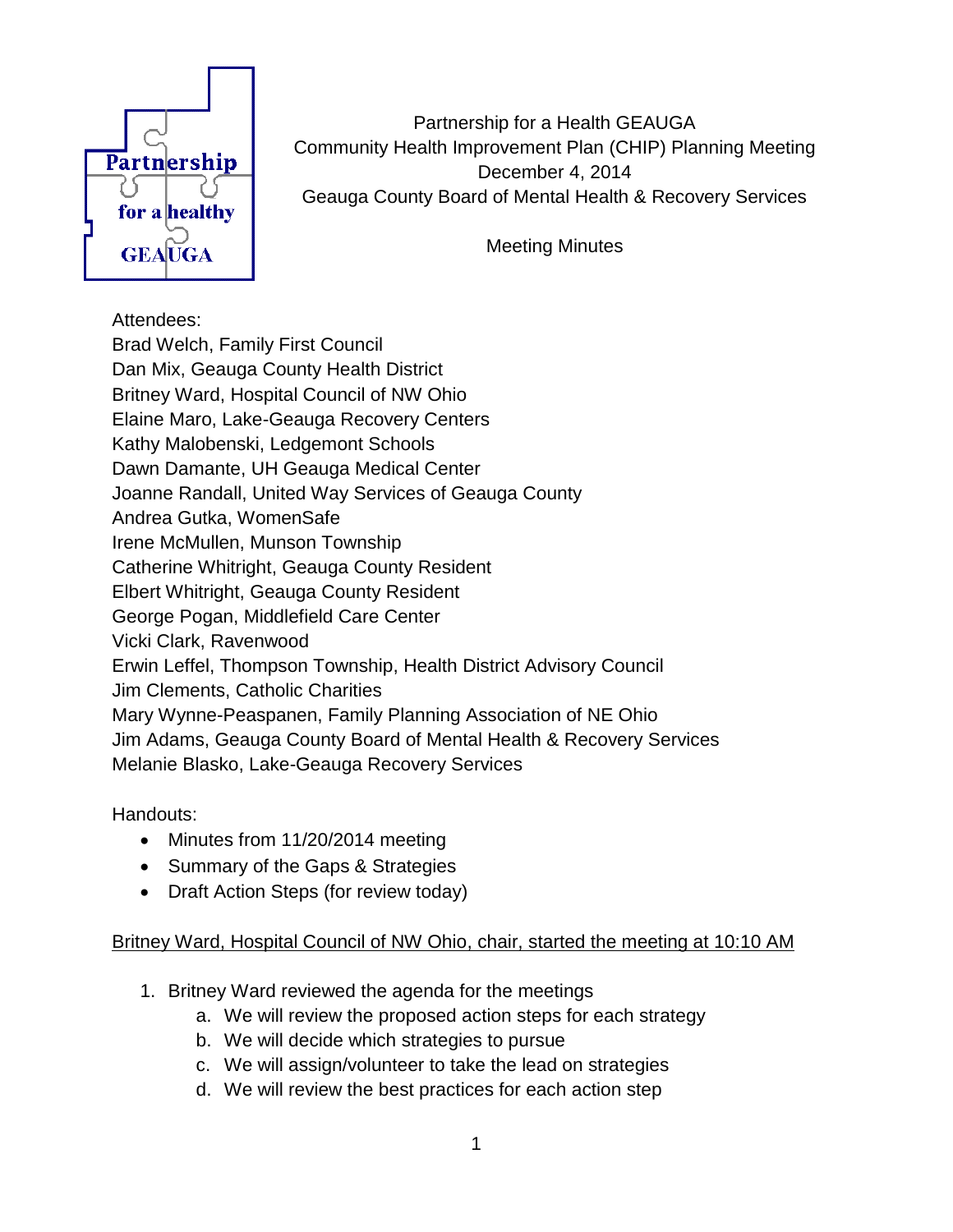- e. A summary of the CHIP and the strategies will be published for January 22 meeting, at which time we will begin the baseline data collection and evaluation process
- 2. The proposed action steps were reviewed by strategy:
	- a. Access and awareness of mental health issues
		- i. Increase the number of health care providers screening and making referrals for depression during office visits
			- 1. Discussed the PHQ 2 and PHQ 9 screening tools
			- 2. Vicki Clark, Ravenwood, has taken the leadership role for this action step
		- ii. Increase early identification of mental health needs among youth
			- 1. West Geauga has a program; some existing youth-based suicide prevention programs from the Suicide Prevention Education Alliance (lifeact.org)
			- 2. We lack a teacher-based or administrator-based programs that prepares educators to see the signs of suicide, such as Signs of Suicide (SOS)©
			- 3. Kathy Malobenski, Ledgemont Schools, and Deanne Brandt, Ravenwood, will take leadership of this action step
			- 4. Discussed involving the NAMI / Mental Health Association director when the vacancy is filled
		- iii. Increase community awareness and education of mental health issues
			- 1. Discussed how to merge this effort with the same action step for increasing awareness of alcohol and substance abuse and linking it to United Way's 211
			- 2. Jim Adams, Board of Mental Health, and Joanne Randall, United Way, will take leadership of this action step
		- iv. Increase the number of mental health care professionals in Geauga **County** 
			- 1. Discussed the need for professionals, but the lack of appropriations in agency budgets to pay for staff
			- 2. Discussed the difficulty filling empty staff positions because of lower salary, travel costs, and unaffordable housing in Geauga County
			- 3. Discussed having career days at local high schools, use of college internships to fill gaps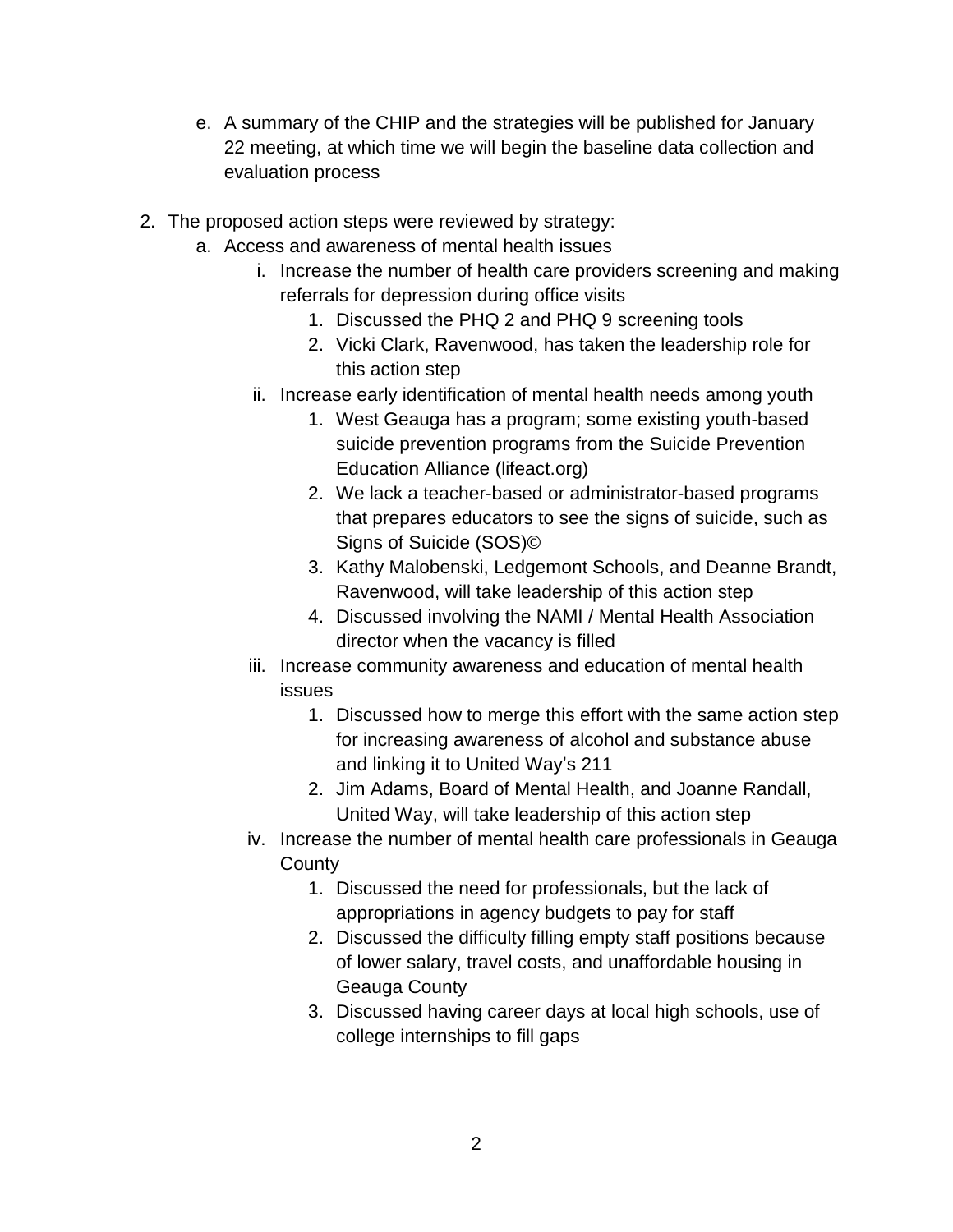- 4. Group decided to form a task force to develop a recruitment strategy. Jim Clements, Catholic Charities, took leadership of this action step
- v. Increase awareness of available mental health services
	- 1. Discussion on how United Way 211 updates itself regularly
	- 2. Discussed all agency's agreeing to link 211 from website with a references for mental health and alcohol/substance abuse issues
	- 3. Jim Adams, Board of Mental Health, and Joanne Randall, United Way, took leadership of this action step
- b. Awareness and treatment options for substance abuse
	- i. Increase awareness of available substance abuse programs and services
		- 1. Discussion on merging this action step with the same step for mental health
		- 2. Jim Adams, Board of Mental Health, and Joanne Randall, United Way, will take leadership of this action step
	- ii. Increase awareness of risky behaviors for parents, guardians and community members
	- iii. Discussed current efforts in the community
	- iv. Discussed the idea of creating a newsletter from current and emerging trends and distributing it through print and TV media, social media, and links on school websites
	- v. Elaine Maro, Lake-Geauga Recovery Centers, and Andrea Gutka, WomenSafe Inc., took leadership of this action step
	- vi. Implement evidenced-based prevention programs in elementary, middle and high schools
		- 1. Discussion of existing programs in schools
		- 2. Vicki Clark, Ravenwood, and Jim Adams, Board of Mental Health, took leadership of this action step
	- vii. Increase the number of health care providers screening for alcohol and drug abuse
		- 1. Discussion of SBIRT being a good screening tool.
		- 2. Discussion of how to link he baseline survey with the survey of mental health screening
		- 3. Vicki Clark, Ravenwood, and Melanie Blasko, Lake-Geauga Recovery Centers, took leadership of this action step
	- viii. Decrease exposure to secondhand smoke
		- 1. Dan Mix, Geauga County Health District took leadership of this action step